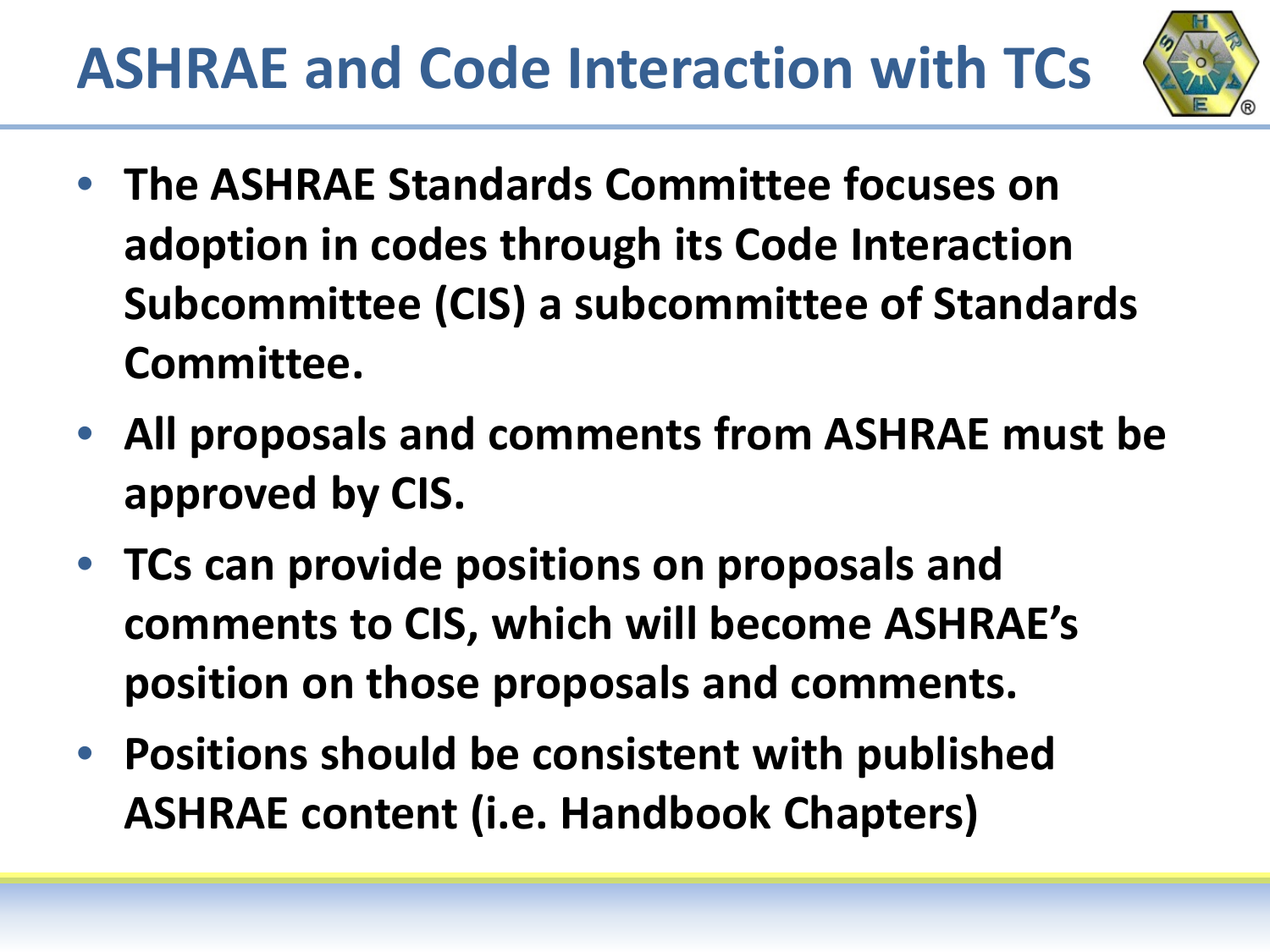

- **ASHRAE is actively engaged in the development and maintenance of over 150 standards**
- **The value in those standards is realized when they are adopted and used**
- **CIS works with other model code and standards writing organizations (IAPMO, ICC, NFPA) to have ASHRAE standards adopted in their documents**
- **Many ASHRAE standards are adopted by reference**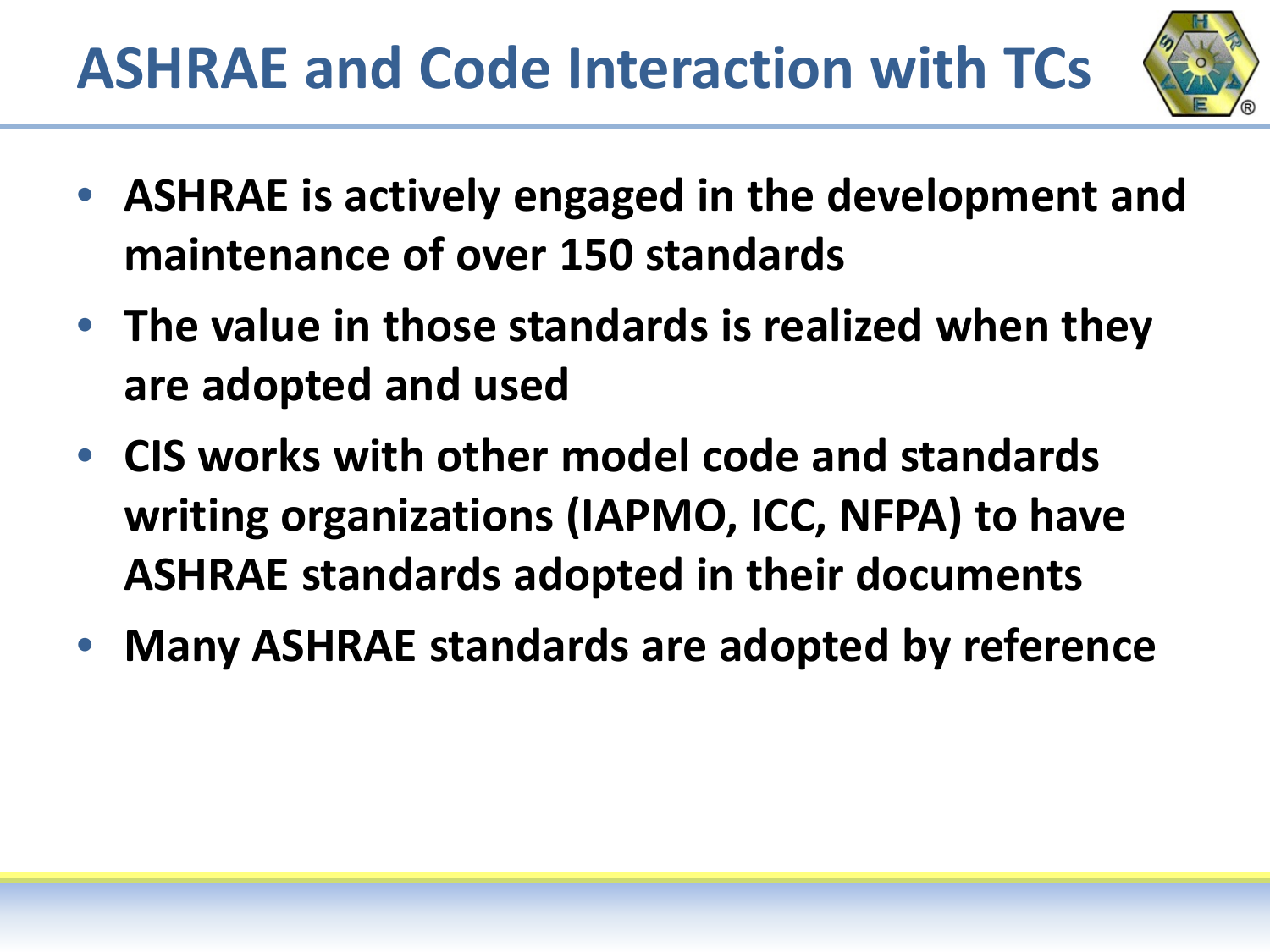

- **When an ASHRAE standard is not written in mandatory language or, where relevant, code intended language it cannot be adopted by reference and the criteria in the standard must be adapted for use in the other document**
- **ASHRAE is working with standards project committees to ensure they will provide mandatory and code intended language in their standards**
- **TCs can support this effort by** 
	- **being a resource to ASHRAE Staff and Standards Committees in the development of other standards and model codes**
	- **participate in the standards and code development process of IAPMO, ICC and NFPA to foster their reliance on ASHRAE standards**